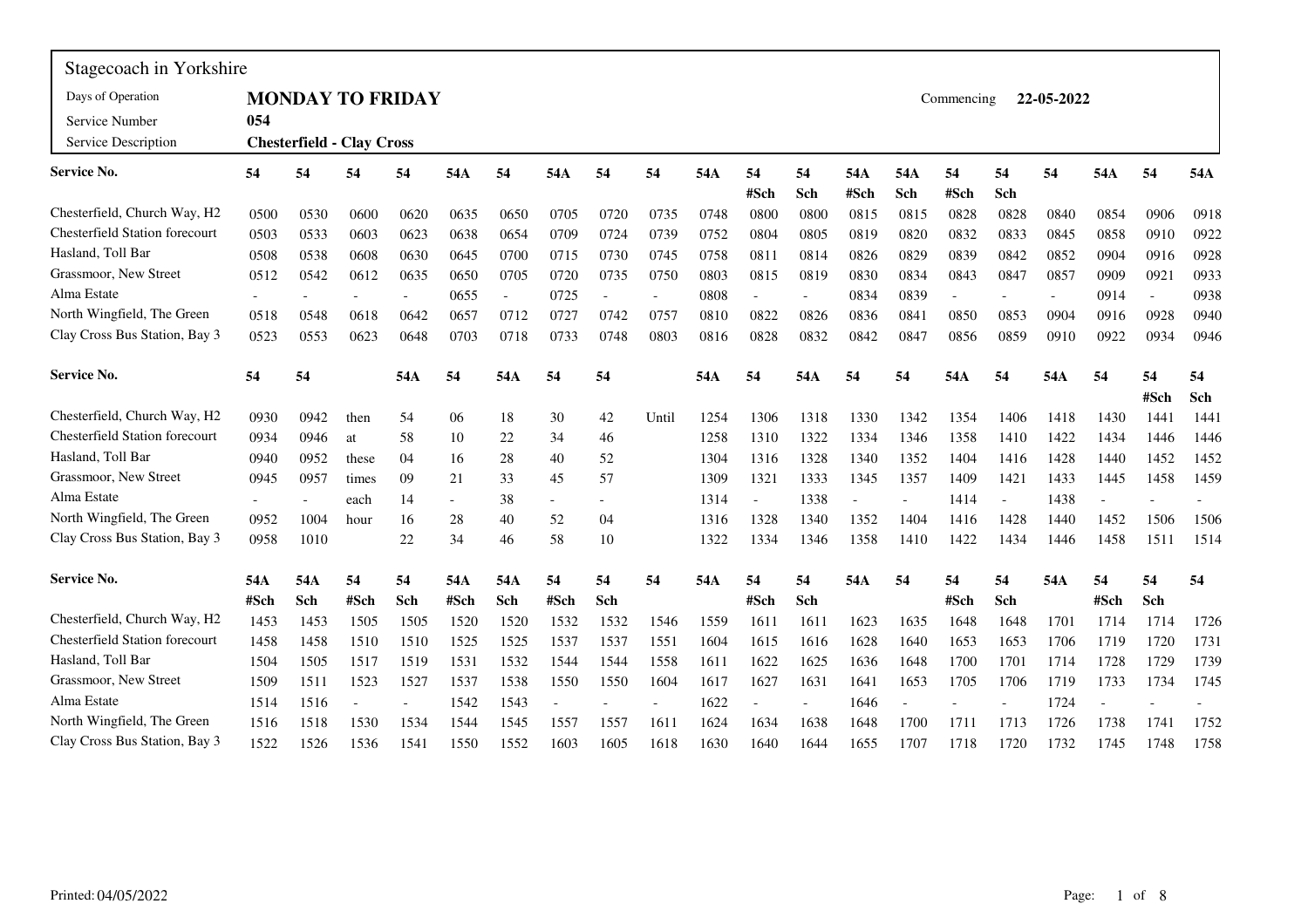| Stagecoach in Yorkshire                  |      |                                  |                          |      |                          |      |                          |      |                          |      |                          |      |                          |      |                          |            |  |  |
|------------------------------------------|------|----------------------------------|--------------------------|------|--------------------------|------|--------------------------|------|--------------------------|------|--------------------------|------|--------------------------|------|--------------------------|------------|--|--|
| Days of Operation                        |      |                                  | <b>MONDAY TO FRIDAY</b>  |      |                          |      |                          |      |                          |      |                          |      |                          |      | Commencing               | 22-05-2022 |  |  |
| Service Number                           | 054  |                                  |                          |      |                          |      |                          |      |                          |      |                          |      |                          |      |                          |            |  |  |
| Service Description                      |      | <b>Chesterfield - Clay Cross</b> |                          |      |                          |      |                          |      |                          |      |                          |      |                          |      |                          |            |  |  |
| <b>Service No.</b>                       | 54A  | 54                               | 54                       | 54A  | 54                       | 54A  | -54                      | 54A  | 54                       | 54A  | 54                       | 54A  | 54                       | 54A  | -54                      |            |  |  |
| Chesterfield, Church Way, H <sub>2</sub> | 1738 | 1750                             | 1804                     | 1819 | 1839                     | 1859 | 1919                     | 1939 | 1959                     | 2029 | 2059                     | 2129 | 2159                     | 2229 | 2259                     |            |  |  |
| <b>Chesterfield Station forecourt</b>    | 1743 | 1755                             | 1808                     | 1823 | 1843                     | 1903 | 1923                     | 1943 | 2003                     | 2033 | 2103                     | 2133 | 2203                     | 2233 | 2303                     |            |  |  |
| Hasland, Toll Bar                        | 1751 | 1803                             | 1814                     | 1829 | 1849                     | 1909 | 1929                     | 1949 | 2009                     | 2039 | 2109                     | 2139 | 2209                     | 2239 | 2309                     |            |  |  |
| Grassmoor, New Street                    | 1756 | 1808                             | 1819                     | 1834 | 1854                     | 1914 | 1934                     | 1954 | 2014                     | 2044 | 2114                     | 2144 | 2214                     | 2244 | 2314                     |            |  |  |
| Alma Estate                              | 1801 | $\sim$                           | $\overline{\phantom{a}}$ | 1839 | $\overline{\phantom{a}}$ | 1919 | $\overline{\phantom{a}}$ | 1959 | $\overline{\phantom{0}}$ | 2049 | $\overline{\phantom{a}}$ | 2149 | $\overline{\phantom{a}}$ | 2249 | $\overline{\phantom{a}}$ |            |  |  |
| North Wingfield, The Green               | 1803 | 1815                             | 1826                     | 1841 | 1901                     | 1921 | 1941                     | 2001 | 2021                     | 2051 | 2121                     | 2151 | 2221                     | 2251 | 2321                     |            |  |  |
| Clay Cross Bus Station, Bay 3            | 1809 | 1821                             | 1832                     | 1847 | 1907                     | 1927 | 1947                     | 2007 | 2027                     | 2057 | 2127                     | 2157 | 2227                     | 2257 | 2327                     |            |  |  |

Codes:

 #Sch School Holidays onlySch School Days Only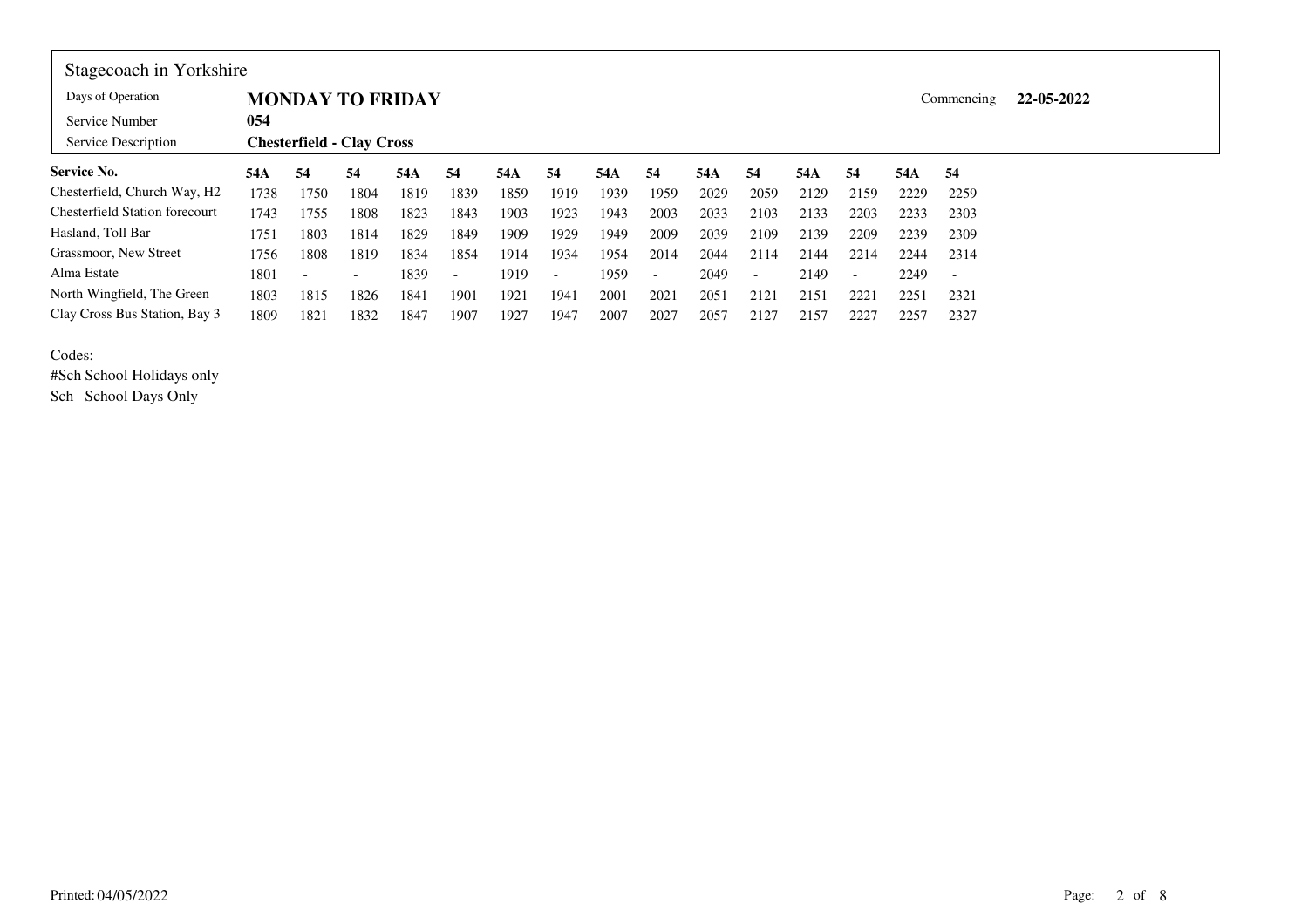| Stagecoach in Yorkshire       |      |                                  |      |      |                |       |      |            |             |           |            |            |             |           |            |           |                          |            |             |      |
|-------------------------------|------|----------------------------------|------|------|----------------|-------|------|------------|-------------|-----------|------------|------------|-------------|-----------|------------|-----------|--------------------------|------------|-------------|------|
| Days of Operation             |      | <b>MONDAY TO FRIDAY</b>          |      |      |                |       |      |            |             |           |            |            |             |           | Commencing |           | 22-05-2022               |            |             |      |
| Service Number                | 054  |                                  |      |      |                |       |      |            |             |           |            |            |             |           |            |           |                          |            |             |      |
| Service Description           |      | <b>Chesterfield - Clay Cross</b> |      |      |                |       |      |            |             |           |            |            |             |           |            |           |                          |            |             |      |
| <b>Service No.</b>            | 54   | 54                               | 54   | 54   | 54A            | 54    | 54   | 54A<br>Sch | 54A<br>#Sch | 54<br>Sch | 54<br>#Sch | 54A<br>Sch | 54A<br>#Sch | 54<br>Sch | 54<br>#Sch | 54<br>Sch | 54<br>#Sch               | 54A<br>Sch | 54A<br>#Sch | 54   |
| Clay Cross Bus Station, Bay 3 | 0531 | 0601                             | 0621 | 0636 | 0651           | 0706  | 0718 | 0728       | 0733        | 0739      | 0745       | 0751       | 0757        | 0806      | 0809       | 0819      | 0821                     | 0834       | 0836        | 0849 |
| North Wingfield, The Green    | 0537 | 0607                             | 0627 | 0642 | 0657           | 0712  | 0724 | 0734       | 0739        | 0746      | 0752       | 0758       | 0804        | 0813      | 0816       | 0826      | 0827                     | 0840       | 0842        | 0855 |
| Alma Estate                   |      |                                  |      |      | 0658           |       |      | 0736       | 0740        |           |            | 0759       | 0805        |           |            |           |                          | 0841       | 0843        |      |
| Grassmoor, New Street         | 0542 | 0612                             | 0633 | 0648 | 0703           | 0718  | 0730 | 0742       | 0744        | 0754      | 0758       | 0806       | 0810        | 0818      | 0821       | 0834      | 0833                     | 0848       | 0848        | 0900 |
| Hasland, Toll Bar             | 0548 | 0618                             | 0639 | 0654 | 0709           | 0724  | 0736 | 0749       | 0750        | 0803      | 0805       | 0815       | 0817        | 0826      | 0828       | 0841      | 0841                     | 0855       | 0855        | 0907 |
| Chesterfield, Church Way      | 0553 | 0623                             | 0646 | 0701 | 0716           | 0731  | 0743 | 0757       | 0757        | 0812      | 0812       | 0825       | 0825        | 0836      | 0836       | 0850      | 0850                     | 0903       | 0903        | 0914 |
| <b>Service No.</b>            | 54A  | 54                               | 54   | 54A  | 54             |       | 54A  | 54         | 54          | 54A       | 54         |            | 54A         | 54        | 54         | 54A       | 54                       | 54A        | 54          | 54   |
| Clay Cross Bus Station, Bay 3 | 0901 | 0913                             | 0925 | 0937 | 0949           | then  | 01   | 13         | 25          | 37        | 49         | Until      | 1301        | 1313      | 1325       | 1337      | 1349                     | 1401       | 1413        | 1425 |
| North Wingfield, The Green    | 0907 | 0919                             | 0931 | 0943 | 0955           | at    | 07   | 19         | 31          | 43        | 55         |            | 1307        | 1319      | 1331       | 1343      | 1355                     | 1407       | 1419        | 1431 |
| Alma Estate                   | 0908 |                                  |      | 0944 | $\blacksquare$ | these | 08   |            |             | 44        |            |            | 1308        |           |            | 1344      | $\overline{\phantom{a}}$ | 1408       |             |      |
| Grassmoor, New Street         | 0912 | 0924                             | 0936 | 0948 | 1000           | times | 12   | 24         | 36          | 48        | 00         |            | 1312        | 1324      | 1336       | 1348      | 1400                     | 1412       | 1424        | 1436 |
| Hasland, Toll Bar             | 0918 | 0930                             | 0942 | 0954 | 1006           | each  | 18   | 30         | 42          | 54        | 06         |            | 1318        | 1330      | 1342       | 1354      | 1406                     | 1418       | 1430        | 1442 |
| Chesterfield, Church Way      | 0925 | 0937                             | 0949 | 1001 | 1013           | hour  | 25   | 37         | 49          | 01        | 13         |            | 1325        | 1337      | 1349       | 1401      | 1413                     | 1425       | 1437        | 1449 |
| <b>Service No.</b>            | 54A  | 54                               | 54   | 54A  | 54             | 54    | 54   | 54         | 54A         | 54        | 54A        | 54         | 54          | 54A       | 54         | 54        | 54A                      | 54         | 54          | 54A  |
|                               |      | #Sch                             | Sch  |      | #Sch           | Sch   | #Sch | Sch        |             |           |            |            |             |           |            |           |                          |            |             |      |
| Clay Cross Bus Station, Bay 3 | 1437 | 1449                             | 1449 | 1501 | 1515           | 1516  | 1528 | 1528       | 1543        | 1555      | 1607       | 1621       | 1633        | 1646      | 1658       | 1710      | 1723                     | 1735       | 1751        | 1811 |
| North Wingfield, The Green    | 1443 | 1455                             | 1455 | 1507 | 1522           | 1522  | 1534 | 1535       | 1549        | 1601      | 1613       | 1627       | 1639        | 1652      | 1704       | 1716      | 1729                     | 1741       | 1757        | 1817 |
| Alma Estate                   | 1444 |                                  |      | 1509 |                |       |      |            | 1550        |           | 1614       |            |             | 1653      |            |           | 1730                     |            |             | 1818 |
| Grassmoor, New Street         | 1448 | 1501                             | 1502 | 1514 | 1527           | 1528  | 1540 | 1543       | 1554        | 1606      | 1618       | 1632       | 1644        | 1657      | 1709       | 1721      | 1734                     | 1746       | 1802        | 1822 |
| Hasland, Toll Bar             | 1454 | 1507                             | 1511 | 1521 | 1533           | 1535  | 1546 | 1549       | 1600        | 1612      | 1624       | 1638       | 1650        | 1703      | 1715       | 1727      | 1740                     | 1752       | 1808        | 1828 |
| Chesterfield, Church Way      | 1501 | 1514                             | 1518 | 1528 | 1540           | 1542  | 1553 | 1556       | 1607        | 1619      | 1631       | 1645       | 1657        | 1710      | 1722       | 1734      | 1747                     | 1759       | 1815        | 1835 |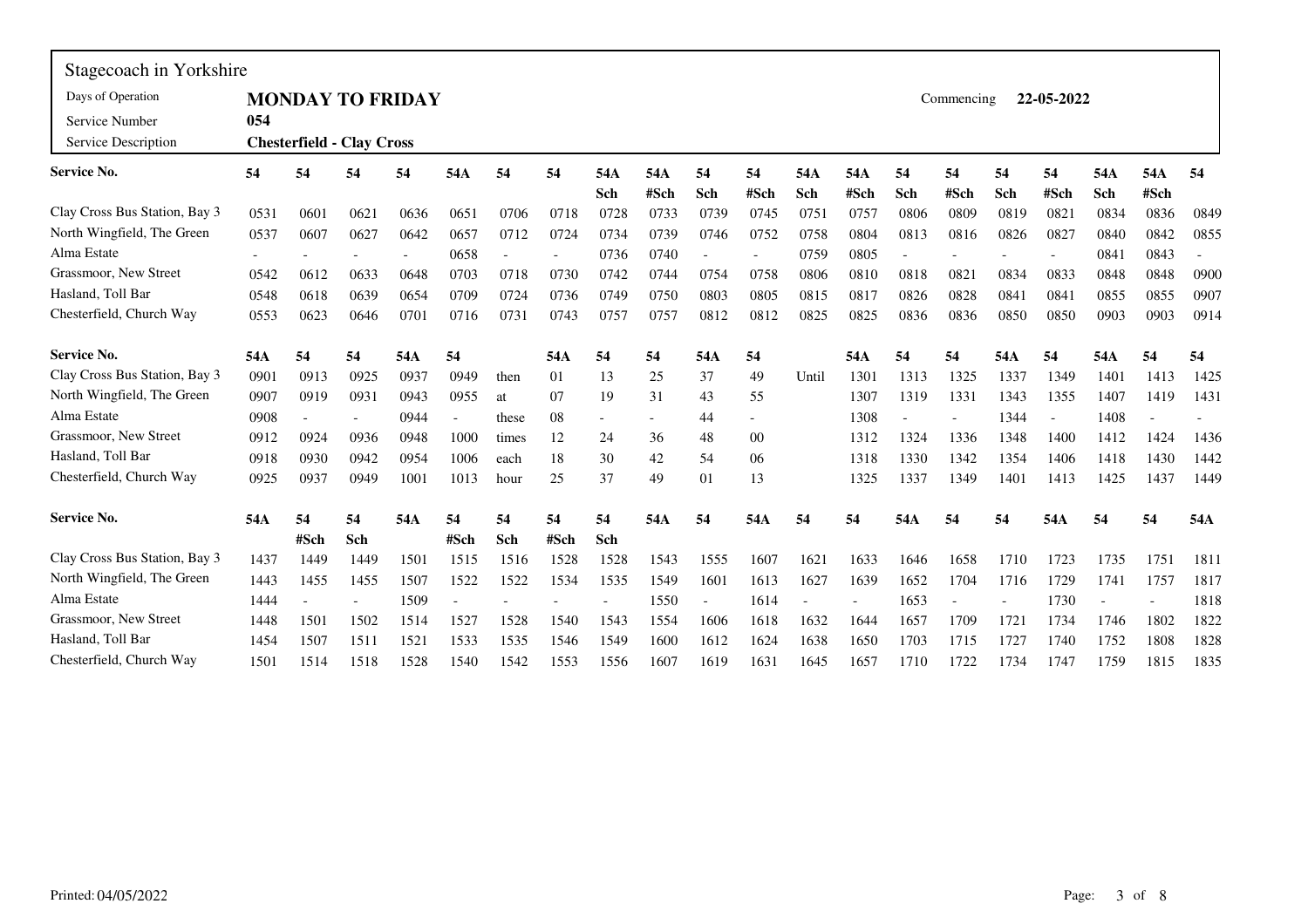| Stagecoach in Yorkshire       |                          |                                  |                          |      |                          |       |     |                          |       |      |                          |  |            |            |  |
|-------------------------------|--------------------------|----------------------------------|--------------------------|------|--------------------------|-------|-----|--------------------------|-------|------|--------------------------|--|------------|------------|--|
| Days of Operation             |                          | <b>MONDAY TO FRIDAY</b>          |                          |      |                          |       |     |                          |       |      |                          |  | Commencing | 22-05-2022 |  |
| Service Number                | 054                      |                                  |                          |      |                          |       |     |                          |       |      |                          |  |            |            |  |
| Service Description           |                          | <b>Chesterfield - Clay Cross</b> |                          |      |                          |       |     |                          |       |      |                          |  |            |            |  |
| <b>Service No.</b>            | 54                       | 54A                              | 54                       | 54A  | 54                       |       | 54A | 54                       |       | 54A  | 54                       |  |            |            |  |
| Clay Cross Bus Station, Bay 3 | 1831                     | 1850                             | 1910                     | 1930 | 2000                     | then  | 30  | 00                       | Until | 2230 | 2300                     |  |            |            |  |
| North Wingfield, The Green    | 1837                     | 1856                             | 1916                     | 1936 | 2006                     | at    | 36  | 06                       |       | 2236 | 2306                     |  |            |            |  |
| Alma Estate                   | $\overline{\phantom{0}}$ | 1857                             | $\overline{\phantom{0}}$ | 1937 | $\overline{\phantom{a}}$ | these | 37  | $\overline{\phantom{0}}$ |       | 2237 | $\overline{\phantom{a}}$ |  |            |            |  |
| Grassmoor, New Street         | 1842                     | 1901                             | 1921                     | 1941 | 2011                     | times | 41  | 11                       |       | 2241 | 2311                     |  |            |            |  |
| Hasland, Toll Bar             | 1848                     | 1907                             | 1927                     | 1947 | 2017                     | each  | 47  | 17                       |       | 2247 | 2317                     |  |            |            |  |
| Chesterfield, Church Way      | 1855                     | 1914                             | 1934                     | 1954 | 2024                     | hour  | 54  | 24                       |       | 2254 | 2324                     |  |            |            |  |

## Codes:

Sch School Days Only #Sch School Holidays only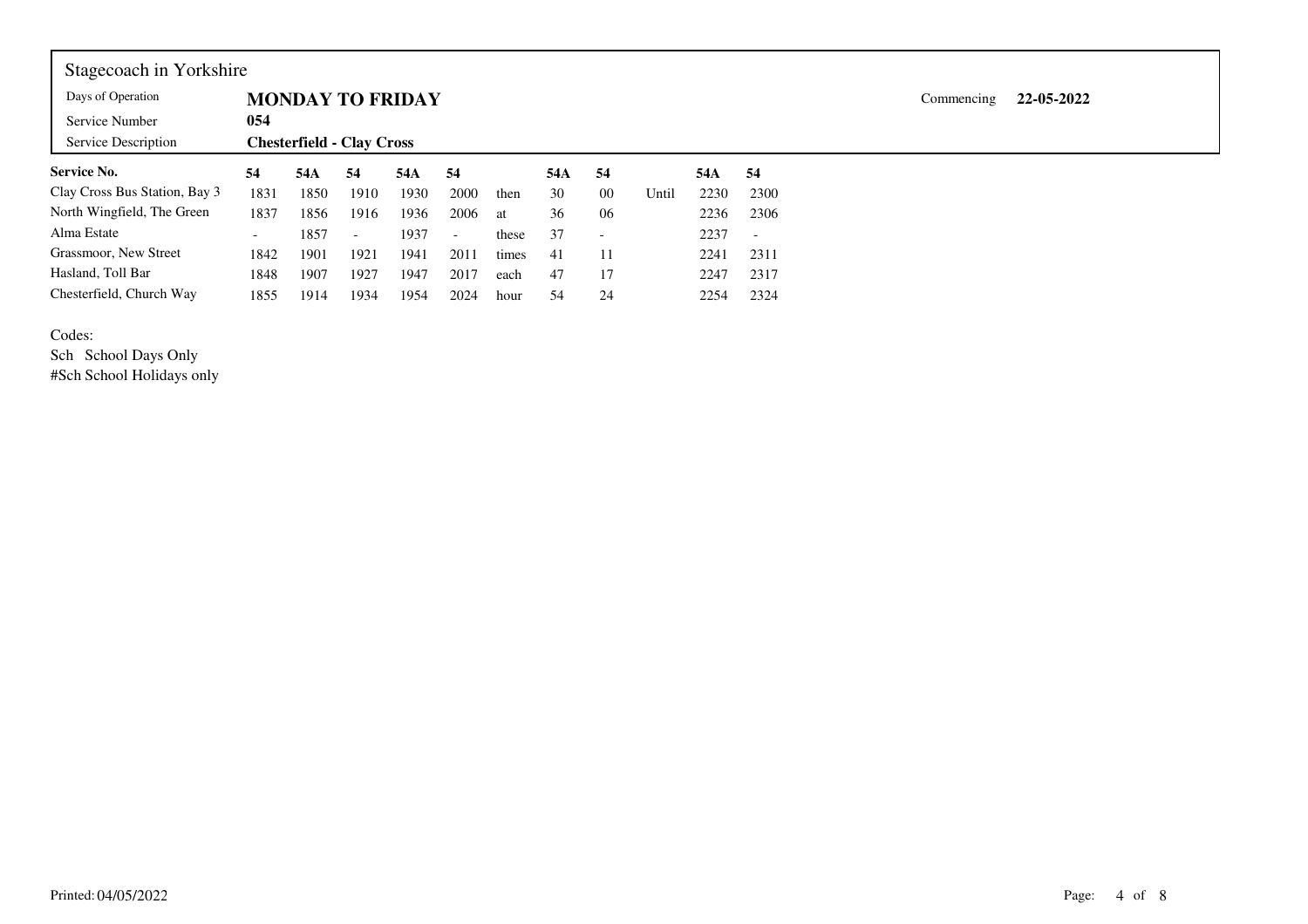| Stagecoach in Yorkshire               |        |                                  |                          |       |                          |                          |                          |                          |      |      |                          |      |                          |                          |            |        |                          |       |                          |      |
|---------------------------------------|--------|----------------------------------|--------------------------|-------|--------------------------|--------------------------|--------------------------|--------------------------|------|------|--------------------------|------|--------------------------|--------------------------|------------|--------|--------------------------|-------|--------------------------|------|
| Days of Operation                     |        | <b>SATURDAYS</b>                 |                          |       |                          |                          |                          |                          |      |      |                          |      |                          |                          | Commencing |        | 22-05-2022               |       |                          |      |
| Service Number                        | 054    |                                  |                          |       |                          |                          |                          |                          |      |      |                          |      |                          |                          |            |        |                          |       |                          |      |
| Service Description                   |        | <b>Chesterfield - Clay Cross</b> |                          |       |                          |                          |                          |                          |      |      |                          |      |                          |                          |            |        |                          |       |                          |      |
| <b>Service No.</b>                    | 54     | 54A                              | 54                       | 54A   | 54                       | 54A                      | 54                       | 54                       | 54A  | 54   | 54                       | 54A  | 54                       | 54                       | 54A        | 54     | 54A                      |       | 54                       | 54   |
| Chesterfield, Church Way, H2          | 0600   | 0630                             | 0700                     | 0730  | 0800                     | 0830                     | 0850                     | 0910                     | 0930 | 0945 | 1000                     | 1015 | 1030                     | 1042                     | 1054       | 1106   | 1118                     | then  | 30                       | 42   |
| <b>Chesterfield Station forecourt</b> | 0603   | 0633                             | 0703                     | 0733  | 0804                     | 0834                     | 0854                     | 0914                     | 0934 | 0949 | 1004                     | 1019 | 1034                     | 1046                     | 1058       | 1110   | 1122                     | at    | 34                       | 46   |
| Hasland, Toll Bar                     | 0608   | 0638                             | 0708                     | 0738  | 0809                     | 0839                     | 0900                     | 0920                     | 0940 | 0955 | 1010                     | 1025 | 1040                     | 1052                     | 1104       | 1116   | 1128                     | these | 40                       | 52   |
| Grassmoor, New Street                 | 0612   | 0642                             | 0712                     | 0742  | 0813                     | 0843                     | 0905                     | 0925                     | 0945 | 1000 | 1015                     | 1030 | 1045                     | 1057                     | 1109       | 1121   | 1133                     | times | 45                       | 57   |
| Alma Estate                           | $\sim$ | 0647                             | $\overline{\phantom{a}}$ | 0747  | $\overline{\phantom{a}}$ | 0848                     | $\overline{\phantom{a}}$ | $\overline{\phantom{a}}$ | 0950 |      | $\overline{\phantom{a}}$ | 1035 | $\overline{\phantom{a}}$ | $\overline{\phantom{a}}$ | 1114       | $\sim$ | 1138                     | each  | $\overline{\phantom{a}}$ |      |
| North Wingfield, The Green            | 0619   | 0649                             | 0719                     | 0749  | 0820                     | 0850                     | 0912                     | 0932                     | 0952 | 1007 | 1022                     | 1037 | 1052                     | 1104                     | 1116       | 1128   | 1140                     | hour  | 52                       | 04   |
| Clay Cross Bus Station, Bay 3         | 0624   | 0654                             | 0724                     | 0754  | 0825                     | 0855                     | 0918                     | 0938                     | 0958 | 1013 | 1028                     | 1043 | 1058                     | 1110                     | 1122       | 1134   | 1146                     |       | 58                       | 10   |
| <b>Service No.</b>                    | 54A    | 54                               | 54A                      |       | 54                       | 54                       | 54A                      | 54                       | 54A  | 54   | 54                       | 54A  | 54                       | 54                       | 54A        | 54     | 54                       | 54A   | 54                       | 54   |
| Chesterfield, Church Way, H2          | 54     | 06                               | 18                       | Until | 1430                     | 1442                     | 1454                     | 1506                     | 1518 | 1533 | 1548                     | 1603 | 1618                     | 1633                     | 1648       | 1703   | 1719                     | 1739  | 1759                     | 1819 |
| <b>Chesterfield Station forecourt</b> | 58     | 10                               | $22\,$                   |       | 1434                     | 1446                     | 1458                     | 1510                     | 1522 | 1537 | 1552                     | 1607 | 1622                     | 1637                     | 1652       | 1707   | 1723                     | 1743  | 1803                     | 1823 |
| Hasland, Toll Bar                     | 04     | 16                               | 28                       |       | 1440                     | 1452                     | 1504                     | 1516                     | 1528 | 1543 | 1558                     | 1613 | 1628                     | 1643                     | 1658       | 1713   | 1729                     | 1749  | 1809                     | 1829 |
| Grassmoor, New Street                 | 09     | 21                               | 33                       |       | 1445                     | 1457                     | 1509                     | 1521                     | 1533 | 1548 | 1603                     | 1618 | 1633                     | 1648                     | 1703       | 1718   | 1734                     | 1754  | 1814                     | 1834 |
| Alma Estate                           | 14     | $ \,$                            | 38                       |       |                          | $\overline{\phantom{a}}$ | 1514                     | $\overline{\phantom{a}}$ | 1538 |      | $\blacksquare$           | 1623 |                          |                          | 1708       |        | $\overline{\phantom{0}}$ | 1759  |                          |      |
| North Wingfield, The Green            | 16     | 28                               | 40                       |       | 1452                     | 1504                     | 1516                     | 1528                     | 1540 | 1555 | 1610                     | 1625 | 1640                     | 1655                     | 1710       | 1725   | 1741                     | 1801  | 1821                     | 1841 |
| Clay Cross Bus Station, Bay 3         | 22     | 34                               | 46                       |       | 1458                     | 1510                     | 1522                     | 1534                     | 1546 | 1601 | 1616                     | 1631 | 1646                     | 1701                     | 1716       | 1731   | 1747                     | 1807  | 1827                     | 1847 |
| Service No.                           | 54A    | 54                               | 54A                      |       | 54                       | 54A                      |                          | 54                       | 54A  | 54   |                          |      |                          |                          |            |        |                          |       |                          |      |
| Chesterfield, Church Way, H2          | 1839   | 1859                             | 1929                     | then  | 59                       | 29                       | Until                    | 2159                     | 2229 | 2259 |                          |      |                          |                          |            |        |                          |       |                          |      |
| <b>Chesterfield Station forecourt</b> | 1843   | 1903                             | 1933                     | at    | 03                       | 33                       |                          | 2203                     | 2233 | 2303 |                          |      |                          |                          |            |        |                          |       |                          |      |
| Hasland, Toll Bar                     | 1849   | 1909                             | 1939                     | these | 09                       | 39                       |                          | 2209                     | 2239 | 2309 |                          |      |                          |                          |            |        |                          |       |                          |      |
| Grassmoor, New Street                 | 1854   | 1914                             | 1944                     | times | 14                       | 44                       |                          | 2214                     | 2244 | 2314 |                          |      |                          |                          |            |        |                          |       |                          |      |
| Alma Estate                           | 1859   |                                  | 1949                     | each  |                          | 49                       |                          | $\overline{\phantom{a}}$ | 2249 |      |                          |      |                          |                          |            |        |                          |       |                          |      |
| North Wingfield, The Green            | 1901   | 1921                             | 1951                     | hour  | 21                       | 51                       |                          | 2221                     | 2251 | 2321 |                          |      |                          |                          |            |        |                          |       |                          |      |
| Clay Cross Bus Station, Bay 3         | 1907   | 1927                             | 1957                     |       | 27                       | 57                       |                          | 2227                     | 2257 | 2327 |                          |      |                          |                          |            |        |                          |       |                          |      |

 $\overline{\phantom{0}}$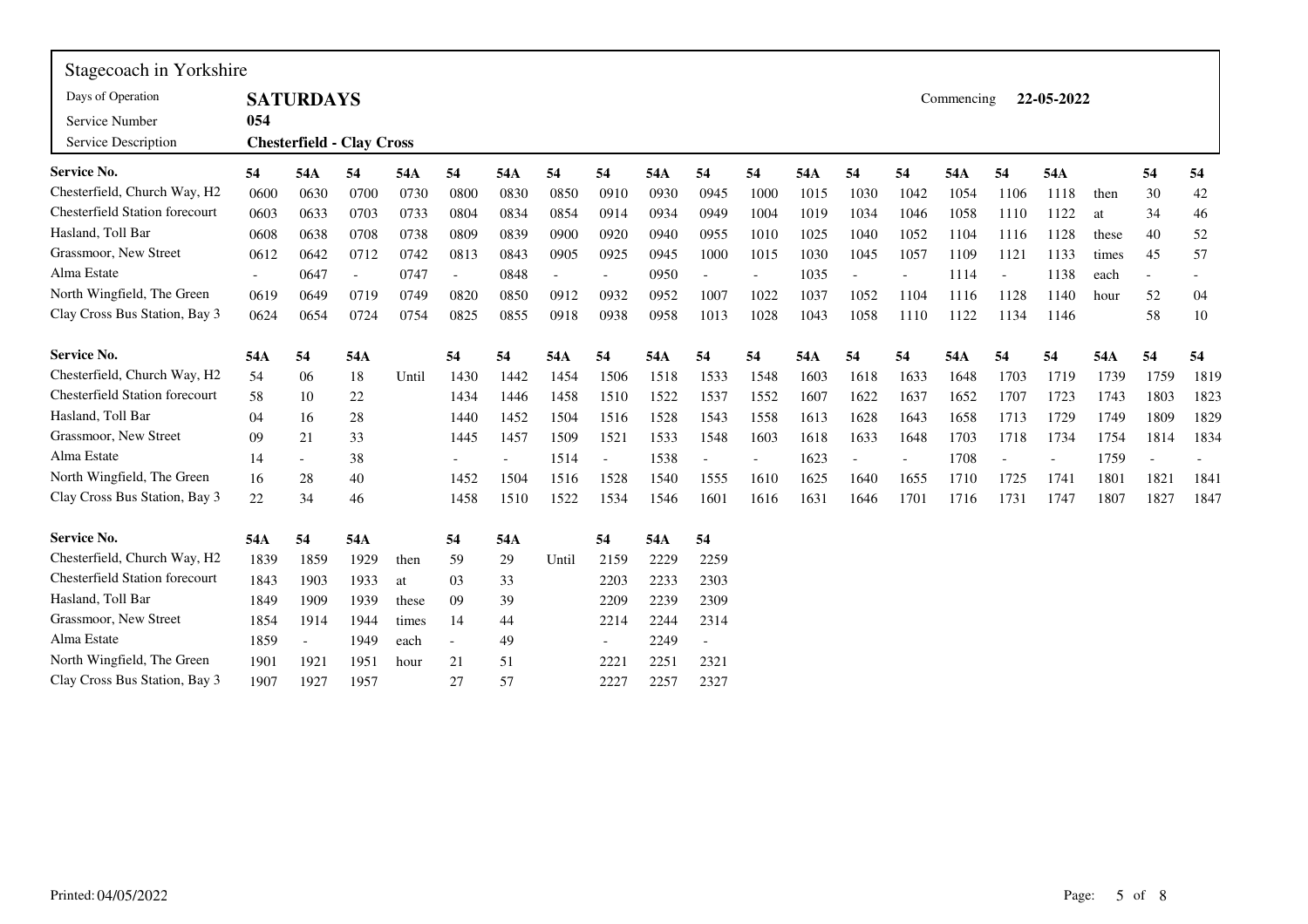| Stagecoach in Yorkshire       |        |                  |                                  |       |      |      |                          |      |      |       |      |                          |      |      |            |      |            |       |                          |      |
|-------------------------------|--------|------------------|----------------------------------|-------|------|------|--------------------------|------|------|-------|------|--------------------------|------|------|------------|------|------------|-------|--------------------------|------|
| Days of Operation             |        | <b>SATURDAYS</b> |                                  |       |      |      |                          |      |      |       |      |                          |      |      | Commencing |      | 22-05-2022 |       |                          |      |
| Service Number                | 054    |                  |                                  |       |      |      |                          |      |      |       |      |                          |      |      |            |      |            |       |                          |      |
| Service Description           |        |                  | <b>Chesterfield - Clay Cross</b> |       |      |      |                          |      |      |       |      |                          |      |      |            |      |            |       |                          |      |
| <b>Service No.</b>            | 54     | 54               | 54A                              | 54    | 54A  | 54   | 54A                      | 54   | 54   | 54A   | 54   | 54A                      | 54   | 54A  | 54         | 54A  | 54         |       | 54                       | 54A  |
| Clay Cross Bus Station, Bay 3 | 0631   | 0701             | 0731                             | 0801  | 0821 | 0841 | 0901                     | 0916 | 0931 | 0946  | 1001 | 1013                     | 1025 | 1037 | 1049       | 1101 | 1113       | then  | 25                       | 37   |
| North Wingfield, The Green    | 0637   | 0707             | 0737                             | 0807  | 0827 | 0847 | 0907                     | 0922 | 0937 | 0952  | 1007 | 1019                     | 1031 | 1043 | 1055       | 1107 | 1119       | at    | 31                       | 43   |
| Alma Estate                   |        |                  | 0738                             |       | 0828 |      | 0908                     |      |      | 0953  |      | 1020                     |      | 1044 |            | 1108 | ÷,         | these | $\overline{\phantom{a}}$ | 44   |
| Grassmoor, New Street         | 0642   | 0712             | 0742                             | 0812  | 0832 | 0852 | 0912                     | 0927 | 0942 | 0957  | 1012 | 1024                     | 1036 | 1048 | 1100       | 1112 | 1124       | times | 36                       | 48   |
| Hasland, Toll Bar             | 0648   | 0718             | 0748                             | 0818  | 0838 | 0858 | 0918                     | 0933 | 0948 | 1003  | 1018 | 1030                     | 1042 | 1054 | 1106       | 1118 | 1130       | each  | 42                       | 54   |
| Chesterfield, Church Way      | 0653   | 0723             | 0755                             | 0825  | 0845 | 0905 | 0925                     | 0940 | 0955 | 1010  | 1025 | 1037                     | 1049 | 1101 | 1113       | 1125 | 1137       | hour  | 49                       | 01   |
| <b>Service No.</b>            | 54     | 54A              | 54                               |       | 54   | 54A  | 54                       | 54A  | 54   | 54    | 54A  | 54                       | 54   | 54A  | 54         | 54   | 54A        | 54    | 54                       | 54A  |
| Clay Cross Bus Station, Bay 3 | 49     | 01               | 13                               | Until | 1325 | 1337 | 1349                     | 1401 | 1413 | 1425  | 1437 | 1449                     | 1504 | 1519 | 1534       | 1549 | 1604       | 1619  | 1634                     | 1650 |
| North Wingfield, The Green    | 55     | 07               | 19                               |       | 1331 | 1343 | 1355                     | 1407 | 1419 | 1431  | 1443 | 1455                     | 1510 | 1525 | 1540       | 1555 | 1610       | 1625  | 1640                     | 1656 |
| Alma Estate                   |        | 08               |                                  |       |      | 1344 | $\overline{\phantom{a}}$ | 1408 |      |       | 1444 | $\overline{a}$           |      | 1526 |            |      | 1611       |       |                          | 1657 |
| Grassmoor, New Street         | $00\,$ | 12               | 24                               |       | 1336 | 1348 | 1400                     | 1412 | 1424 | 1436  | 1448 | 1500                     | 1515 | 1530 | 1545       | 1600 | 1615       | 1630  | 1645                     | 1701 |
| Hasland, Toll Bar             | 06     | 18               | 30                               |       | 1342 | 1354 | 1406                     | 1418 | 1430 | 1442  | 1454 | 1506                     | 1521 | 1536 | 1551       | 1606 | 1621       | 1636  | 1651                     | 1707 |
| Chesterfield, Church Way      | 13     | 25               | 37                               |       | 1349 | 1401 | 1413                     | 1425 | 1437 | 1449  | 1501 | 1513                     | 1528 | 1543 | 1558       | 1613 | 1628       | 1643  | 1658                     | 1714 |
| Service No.                   | 54     | 54A              | 54                               | 54    | 54A  | 54   |                          | 54A  | 54   |       | 54A  | 54                       |      |      |            |      |            |       |                          |      |
| Clay Cross Bus Station, Bay 3 | 1710   | 1730             | 1750                             | 1810  | 1830 | 1900 | then                     | 30   | 00   | Until | 2230 | 2300                     |      |      |            |      |            |       |                          |      |
| North Wingfield, The Green    | 1716   | 1736             | 1756                             | 1816  | 1836 | 1906 | at                       | 36   | 06   |       | 2236 | 2306                     |      |      |            |      |            |       |                          |      |
| Alma Estate                   |        | 1737             |                                  |       | 1837 |      | these                    | 37   |      |       | 2237 | $\overline{\phantom{a}}$ |      |      |            |      |            |       |                          |      |
| Grassmoor, New Street         | 1721   | 1741             | 1801                             | 1821  | 1841 | 1911 | times                    | 41   | 11   |       | 2241 | 2311                     |      |      |            |      |            |       |                          |      |
| Hasland, Toll Bar             | 1727   | 1747             | 1807                             | 1827  | 1847 | 1917 | each                     | 47   | 17   |       | 2247 | 2317                     |      |      |            |      |            |       |                          |      |
| Chesterfield, Church Way      | 1734   | 1754             | 1814                             | 1834  | 1854 | 1924 | hour                     | 54   | 24   |       | 2254 | 2324                     |      |      |            |      |            |       |                          |      |

 $\blacksquare$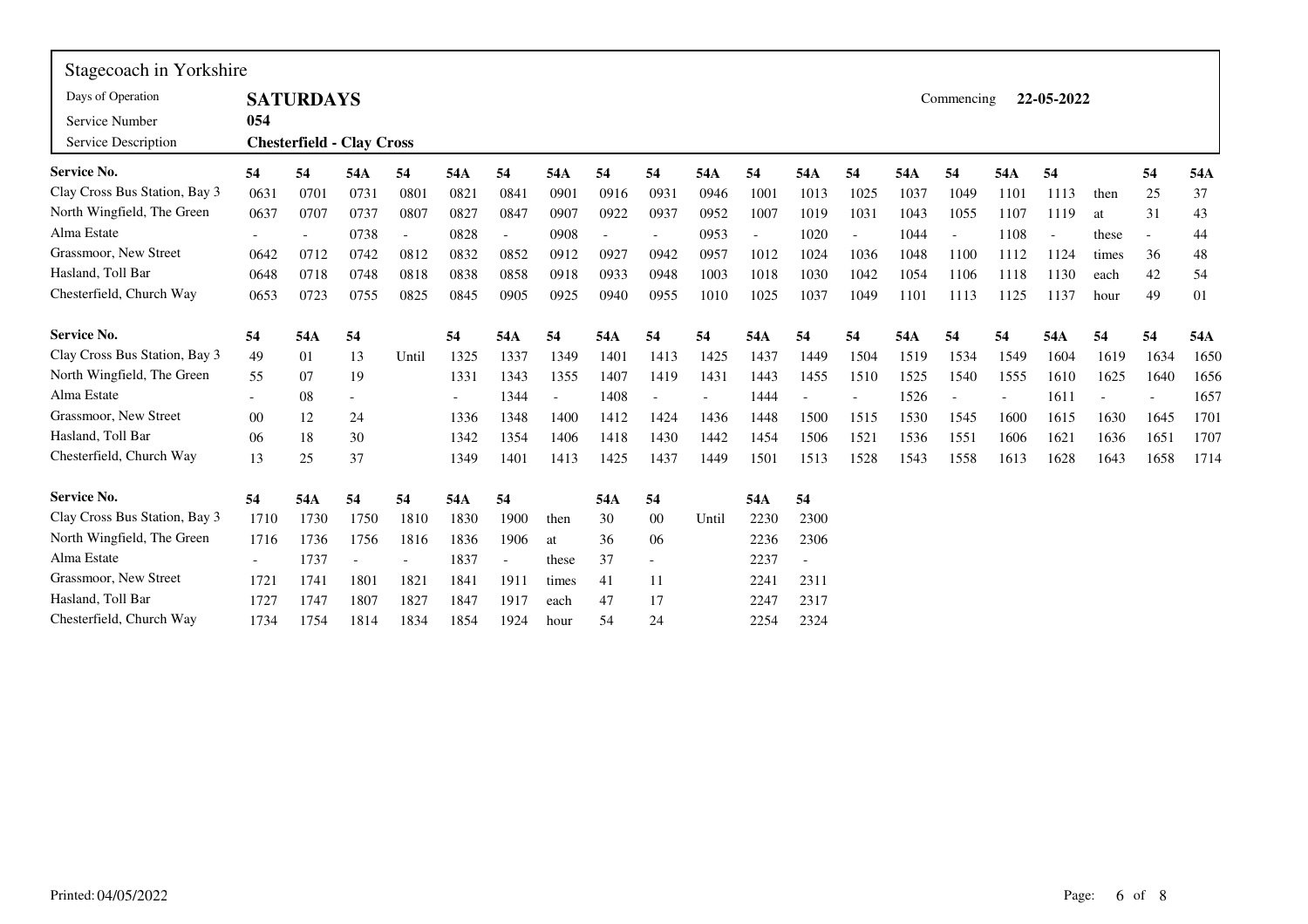| Stagecoach in Yorkshire                  |                          |                                  |                          |       |     |    |       |      |                          |      |                          |      |            |            |
|------------------------------------------|--------------------------|----------------------------------|--------------------------|-------|-----|----|-------|------|--------------------------|------|--------------------------|------|------------|------------|
| Days of Operation                        |                          | <b>SUNDAYS</b>                   |                          |       |     |    |       |      |                          |      |                          |      | Commencing | 22-05-2022 |
| Service Number                           | 054                      |                                  |                          |       |     |    |       |      |                          |      |                          |      |            |            |
| Service Description                      |                          | <b>Chesterfield - Clay Cross</b> |                          |       |     |    |       |      |                          |      |                          |      |            |            |
| <b>Service No.</b>                       | 54                       | 54A                              | 54                       |       | 54A | 54 |       | 54A  | 54                       | 54A  | 54                       | 54A  |            |            |
| Chesterfield, Church Way, H <sub>2</sub> | 0859                     | 0929                             | 0959                     | then  | 29  | 59 | Until | 1929 | 1959                     | 2059 | 2159                     | 2259 |            |            |
| <b>Chesterfield Station forecourt</b>    | 0902                     | 0933                             | 1003                     | at    | 33  | 03 |       | 1933 | 2003                     | 2103 | 2203                     | 2302 |            |            |
| Hasland, Toll Bar                        | 0908                     | 0939                             | 1009                     | these | 39  | 09 |       | 1939 | 2009                     | 2109 | 2209                     | 2308 |            |            |
| Grassmoor, New Street                    | 0913                     | 0944                             | 1014                     | times | 44  | 14 |       | 1944 | 2014                     | 2114 | 2214                     | 2313 |            |            |
| Alma Estate                              | $\overline{\phantom{0}}$ | 0949                             | $\overline{\phantom{a}}$ | each  | 49  |    |       | 1949 | $\overline{\phantom{a}}$ | 2119 | $\overline{\phantom{0}}$ | 2318 |            |            |
| North Wingfield, The Green               | 0920                     | 0951                             | 1021                     | hour  | 51  | 21 |       | 1951 | 2021                     | 2121 | 2221                     | 2320 |            |            |
| Clay Cross Bus Station, Bay 3            | 0926                     | 0957                             | 1027                     |       | 57  | 27 |       | 1957 | 2027                     | 2127 | 2227                     | 2326 |            |            |

г

┑